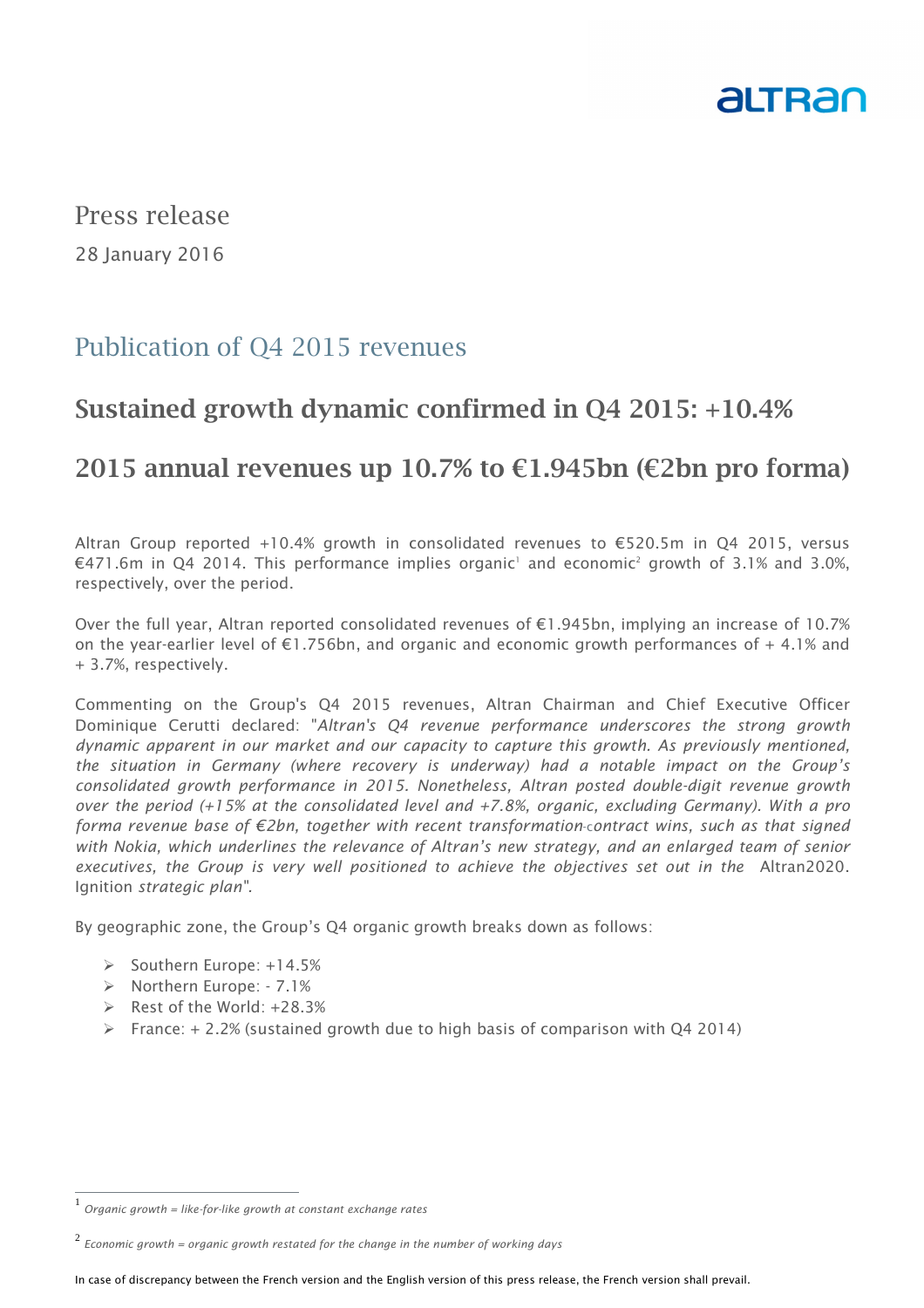

Quarterly trends in Group revenues are as follows:

| (in millions of euros)                                                              | 04 2014 | 01 2015 | Q <sub>2</sub> 2015 | 03 2015 | 04 2015 |
|-------------------------------------------------------------------------------------|---------|---------|---------------------|---------|---------|
| Revenues, excluding contributions<br>from companies acquired and/or divested<br>(A) | 453.8   | 455.1   | 463.3               | 449.8   | 496.2   |
| Contribution of companies acquired and/or<br>divested (B)                           | 17.8    | 17.7    | 18.4                | 20.4    | 24.3    |
| <b>TOTAL REVENUES (A)+(B)</b>                                                       | 471.6   | 472.8   | 481.7               | 470.2   | 520.5   |

### **Invoicing rate**

The invoicing rate in the fourth quarter 2015 remained stable on the Q4 2014 level of 87.6%. Excluding Germany, the invoicing rate came out at 88.3% in Q4 2015. Over the full year, the invoicing rate widened 70 basis points from 86.5% in 2014 to 87.2%.

|                | Q4 2014   | Q12015 |                   | Q 2 2 0 15 Q 3 2 0 15 Q 4 2 0 15 |           |
|----------------|-----------|--------|-------------------|----------------------------------|-----------|
| Invoicing rate | $87.8 \%$ | 86.7 % | $87.2\%$ $87.2\%$ |                                  | $87.6 \%$ |

### **Trends in staff levels**

At 31 December 2015, the total headcount of the Altran group stood at 25,935 employees, compared with 24,903 at end-September 2015 and 22,709 at end-December 2014. A large part of the new staff members taken on during the fourth quarter stemmed from an outsourcing contract won in India, at the end of the year.

#### **Business update**

In Q4 2015, the following key events are worthy of note:

- The opening of the first Altran Design Centre in Italy. This centre is specialized in concept design and virtual visualization (immersive reality, 3D visualization and stereo audio systems).
- The contract for the Smart, Safe and Secure Platform (S3P), which, under the aegis of the French government, concerns the development of a Platform for the "Internet of Things".
- The Fiat Group nominated Altran Best Services Supplier of the Year in the Europe and Middle-East zone, for works carried out on the Fiat 500X stability-control system, and the Alfa Giulia chassis-control system.
- The development of a best-in-class reference system for AIRBUS Helicopters, which provides the aeronautics company with a reference model for manufacturing excellence.
- Tessella, the international leader in data and scientific analytics consulting, acquired by Altran on 2 December 2015, signed a multi-year global contract with GlaxoSmithKline (GSK) giving the latter access to Tessella's vast network of data scientists capable of providing rapid solutions to R&D challenges.